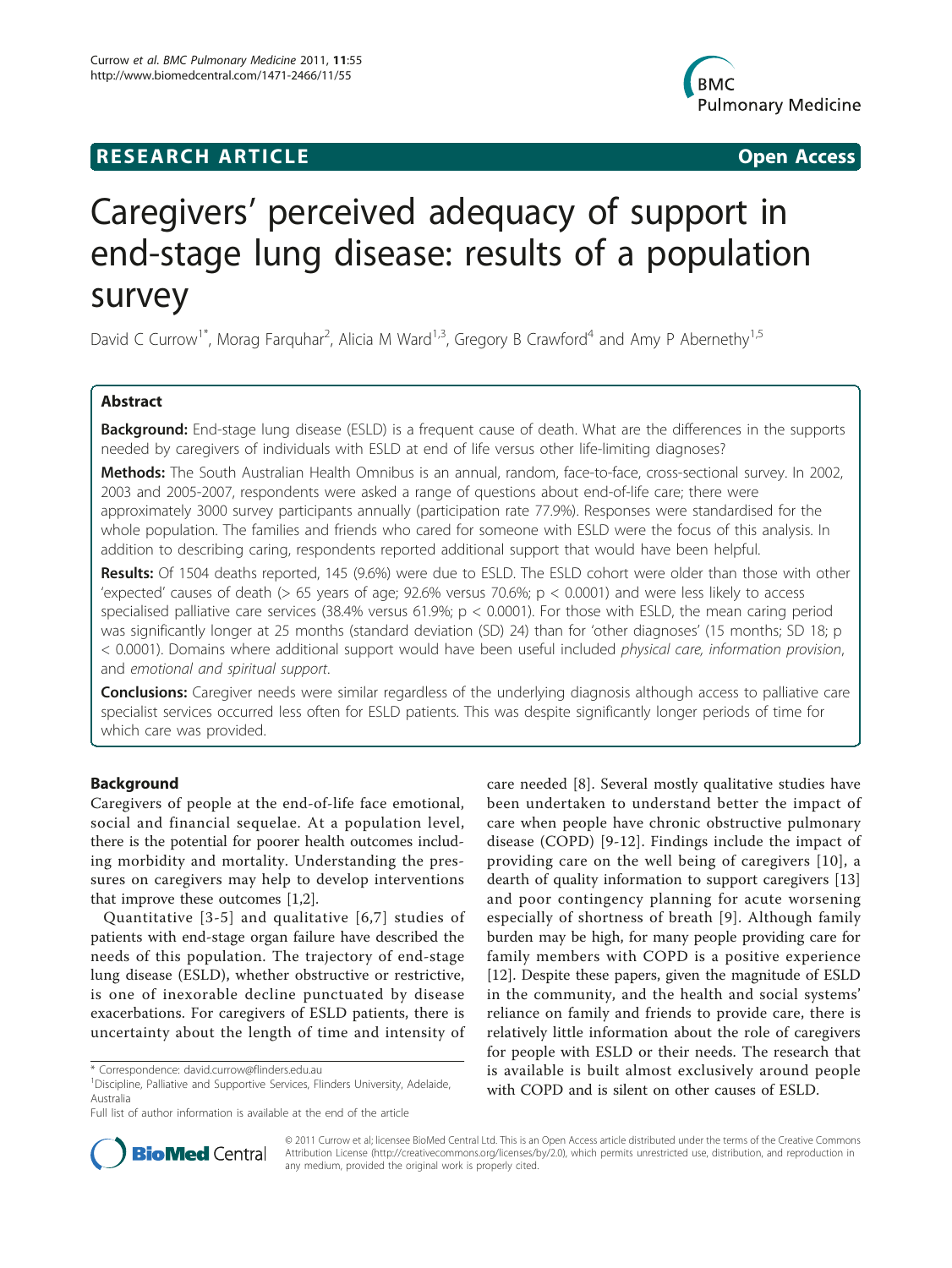A basic description of the caring experience for ESLD patients is needed, especially as it pertains to the most intense and uncertain period in the illness - end-of-life. It is imperative to understand what additional support would be of benefit and, subsequently, how this might improve caregiver outcomes. The aim of this population-based study was to describe differences in caring and the support needed by caregivers of people with advanced ESLD compared to caregivers of people with other life-limiting diagnoses. The null hypothesis was that there were no demonstrated differences between caregivers for people with ESLD and caregivers for people at the end of life with other diagnoses.

## Methods

## Setting

South Australia has a population of 1.56 million people (7% of Australia's population), the majority of whom live in Adelaide (population 1.1 million) with the balance residing in small non-metropolitan centres (populations less than 30, 000) [\[14](#page-9-0)].

## Subjects

One interview (60-90 minutes in duration) is conducted per household with the person over age 15 who most recently had a birthday. If this person declines to participate, the person cannot be replaced by another member of the household.

## Study Design

The South Australian Health Omnibus is an annual, face-to-face, cross-sectional survey. A multi-stage, systematic area sampling method is used; annual survey results are standardised against weighted populationbased norms to accommodate random imbalances in sampling. Omnibus is run by a commercial research organisation using trained interviewers who survey between September and December annually [[15\]](#page-9-0). The survey processes described here are unchanged since the inception of the survey in 1991 and are not able to be modified at the discretion of individual research teams.

## Sampling Schema

The survey draws 75% of its sample from greater Adelaide. Annually, more than 5, 000 properties are approached seeking a resident to participate (Figure [1](#page-2-0)). Not all properties are residential as they may include vacant land or businesses. Participation rates are calculated on the number of residences. Where contact cannot be made with a household, a further five attempts are undertaken to contact them at different times of the day and days of the week.

In Australia, the smallest census administrative data area is a collector district (CD), which has approximately 200 dwellings. There are 2, 041 CDs in Adelaide (of which 340 are randomly chosen with an equal probability of selection for each). There are another 1, 010 non-metropolitan CDs of which 100 are included. All eight towns in the state with a population of more than 10, 000 are included and towns with populations 1, 000 to 10, 000 are randomly selected with probability of selection proportional to the size of the town. This gives a statewide total of 440 starting points. A map in each selected CD is numbered for all corners, and a random number generator is used to choose the starting point in each CD. Each surveyor uses a standard algorithm to move from the starting point through the CD.

#### Data Quality

Data are double entered. Missing responses are followed up by telephone by a research supervisor. For quality assurance, 10% of each interviewer's respondents are selected randomly and also re-contacted, asked to reconfirm their eligibility and re-answer a sub-set of questions. Aggregated data are then anonymised before release to researchers.

#### Data sources - survey tool

Researchers pay to submit their own questions and in return are provided with de-identified demographic data for all respondents and the responses to the researchers' own submitted questions.

### Variables - questions in the Health Omnibus

Approximately 200 questions about health beliefs and behaviors from a wide range of disciplines are included. Annually, prior to the main survey, a pilot of 50 interviews with members of the general public is conducted to test questions, validate the survey instruments, and reconfirm survey procedures.

## Questions of caregivers for people with advanced lifelimiting illness

For the purposes of this study, a 'gateway' question was asked - 'In the past five years, has anyone close to you died of a terminal illness..?' (Figure [2](#page-3-0)) If the answer was 'No', then they proceeded to the next domain of questions; if 'Yes', the balance of end-of-life questions was asked. The level of care provided and domains where additional support may have been helpful were asked of the bereaved (Years 2002, 2003 and 2005-2007; Figure [3\)](#page-4-0) [\[2](#page-9-0)]. A specific question derived from the literature regarding grief asks respondents to reflect on the process of 'moving on' [[16\]](#page-9-0).

#### Analysis

Initially, data were weighted by the inverse of the respondent's probability of selection for the survey, adjusted for participation rates in metropolitan and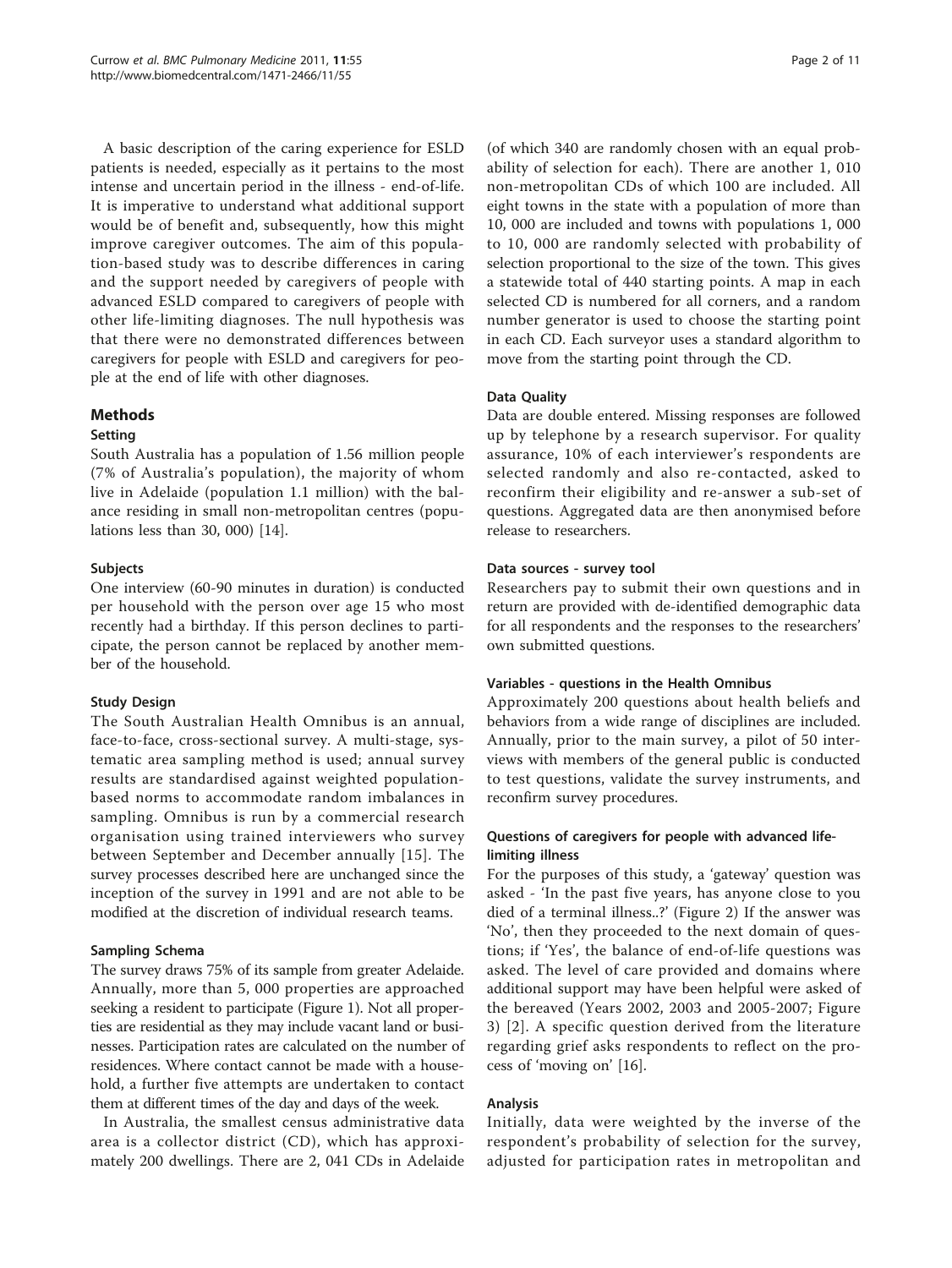<span id="page-2-0"></span>

rural areas, and then re-weighted and directly standardised against the South Australian population (2006) for gender, 10 year age group, country of birth and region of residence [[2,8](#page-9-0)]. Before combining the dataset for the five years using appropriate direct standardisation macros, each yearly dataset was compared to exclude significant demographic differences. Each respondent

was assigned a standardised weight and only weighted data analysed.

Demographic information collected in the survey included the respondent, limited information about the deceased care recipient, their relationship and the nature of care provided (if any) and perceptions about additional support that would have been of benefit (Figure 1). This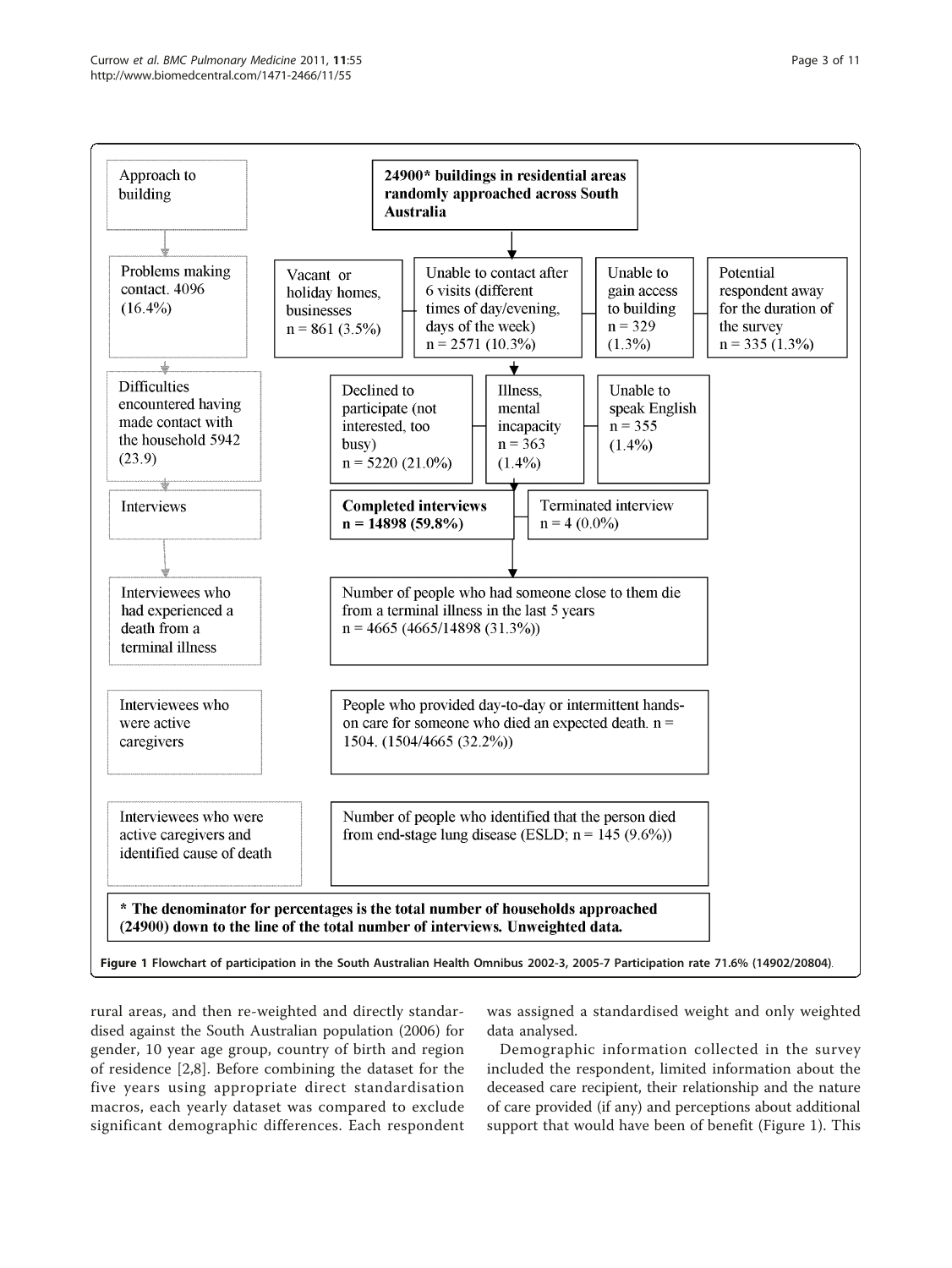<span id="page-3-0"></span>

| Core questions every<br>year                                                                                                                                        | Additional end-of-life / palliative care questions<br>asked                                                                                                                                                                                                                                                                                                     |
|---------------------------------------------------------------------------------------------------------------------------------------------------------------------|-----------------------------------------------------------------------------------------------------------------------------------------------------------------------------------------------------------------------------------------------------------------------------------------------------------------------------------------------------------------|
| 2000-2007 (n=23588)                                                                                                                                                 | $2001-2007$ (n=20561)<br>Most involved level of care; ("day-to-day hands-                                                                                                                                                                                                                                                                                       |
| General<br>demographics##<br>(of the respondent)<br>- age, gender,<br>country of birth,<br>marital status,<br>highest level of<br>education,                        | on care" (care 5–7 days per week); "intermittent<br>hands-on care" (care 2–4 days per week); or, "rare<br>hands-on care" (care 1 or less days per week)),<br>Time since death;<br>Relationship to the deceased;<br>Expectations between diagnosis and death;<br>Ability to 'move on' with life;<br>Why a palliative care service was not used                   |
| rural/metropolitan<br>residence, current<br>work status $#$ ;<br>(of the household)<br>- annual gross<br>income                                                     | 2002-3, 2005-7 $(n=14539)$ (on flash card)<br>Domains where additional support would have<br>been useful for you or the person who died?<br>Physical care; medications; symptom control;<br>information about illness progression, services.<br>Emotional support for respondent, deceased;                                                                     |
| <b>Questions specific</b><br>to end-of-life                                                                                                                         | spiritual, financial or bereavement support;<br>other support; no additional support needed.                                                                                                                                                                                                                                                                    |
| issues<br>'In the past five<br>years, has anyone                                                                                                                    | $2003-7$ (n=14509)<br>Length of time care for which care was provided                                                                                                                                                                                                                                                                                           |
| close to you died<br>of a terminal<br>illness?' Causes                                                                                                              | 2004-6 ( $n=3051$ )<br>Level of comfort in the last two weeks of life                                                                                                                                                                                                                                                                                           |
| of death on a flash<br>card included<br>cancer, motor<br>neurone disease,<br>multiple sclerosis,<br>emphysema / other                                               | $2004-6$ (n=9001)<br>Place of death;<br>Use of bereavement services;<br>Age of the person who died                                                                                                                                                                                                                                                              |
| lung disease, end-<br>stage heart failure,<br>end-stage liver                                                                                                       | $2006 - 7$ (n=5476)<br>Would you take on the caregiving role again?                                                                                                                                                                                                                                                                                             |
| failure, end-stage<br>kidney failure,<br>HIV/AIDS, other,<br>don't know; Did the<br>person who died of a<br>terminal illness use a<br>palliative care<br>service?** | * Gateway question to the section on end-of-life /<br>palliative care. If the answer was 'no' the respondent<br>moved onto the next section of the survey.<br>** Always asked at the end of the questions to ensure<br>that palliative care issues were not pre-empted<br># not asked in 2006 (n=2969)<br>## researchers have no influence over these questions |

study reports on people who died from "Emphysema/ other lung disease".

All available demographic data were used in the analysis. Bivariate Chi-square analyses were used to explore demographic characteristics for caregivers, the deceased and palliative care service use. Bonferroni correction was applied given multiple comparisons. Using the demographic, clinical and service variables that were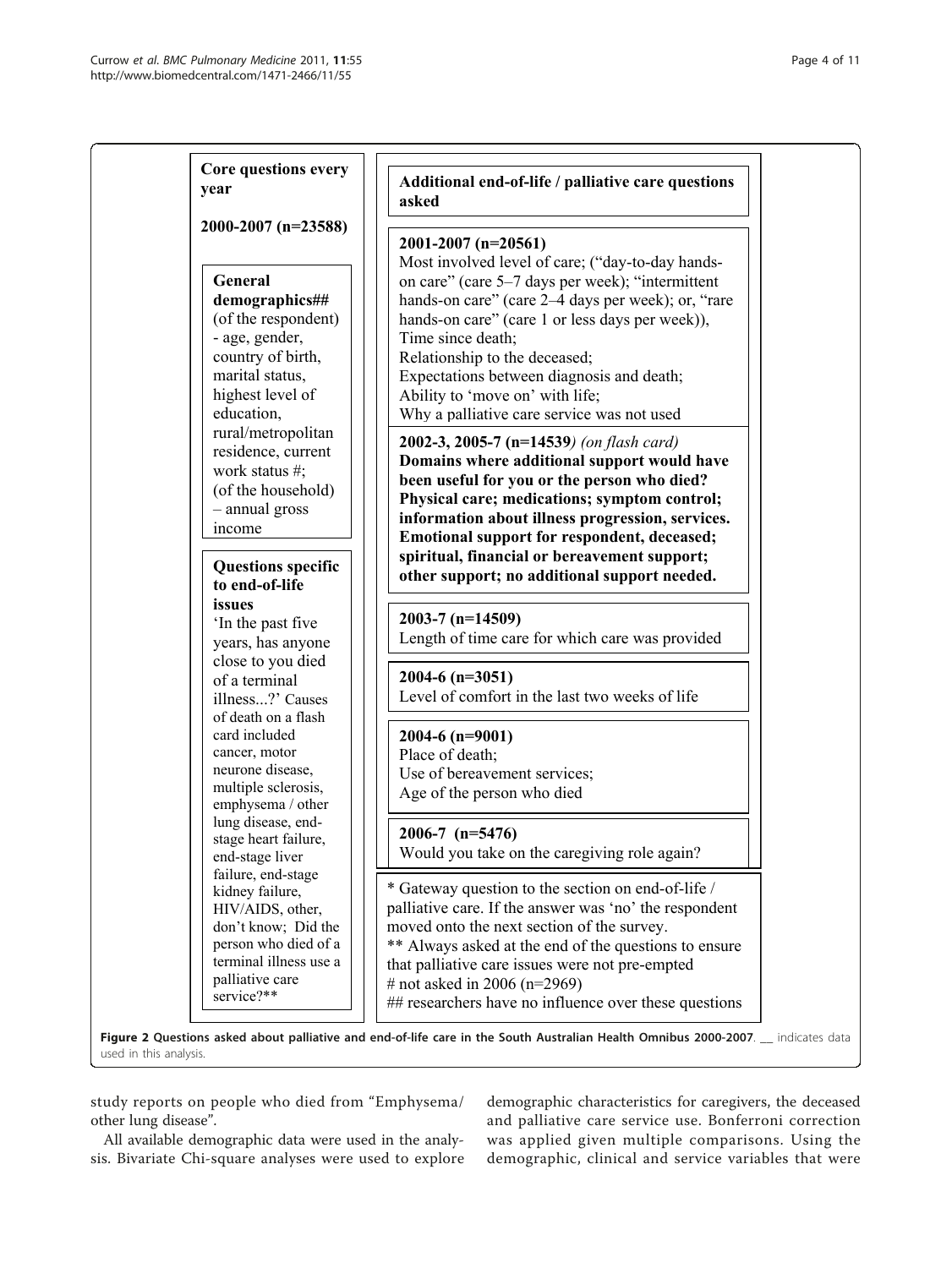<span id="page-4-0"></span>What additional types of support would have been helpful to you or the person who died? (Interviewer: Multiple responses are possible - *responses on show card)*  $\theta$  Support with the physical care of the person who died. (e.g. medical.) nursing, domiciliary care, etc.)  $\theta$  Assistance with medications  $\theta$  Assistance with control of symptoms (e.g. pain, shortness of breath, nausea,  $etc.$ )  $\theta$  Information about what would happen as the illness progressed  $\theta$  Information about services available as the illness progressed  $\theta$  Emotional support for me  $\theta$  Emotional support for the person who died  $\theta$  Other emotional support  $\theta$  Spiritual support  $\theta$  Financial support/financial planning  $\theta$  Bereavement support  $\theta$  No support needed  $\theta$  Had enough support/no additional support required  $\theta$  Other (please specify:

 $\theta$ Don't know

Figure 3 Questions on unmet needs in the face-to-face interview population-based South Australian Health Omnibus 2002-3, 2005-7.

unlikely to change as a result of the death of someone close, an exploratory logistic regression model was created in PWAS (version 18.0, SPSS Corporation, Carey North Carolina, USA. 2008). This model included seven key factors [\[17\]](#page-9-0).

## Bias

Strategies to minimise bias included random starting points (choosing CDs and choosing the starting point in CDs), minimising response bias in question design and piloting, and excellent geographic coverage to minimise under-coverage. Non-response is difficult to assess, but weighted and unweighted data were compared to confirm that the sample was representative and, in a sensitivity analysis, unweighted data confirmed the direction and magnitude of findings.

## Ethics, consent and study reporting

The survey received annual South Australian Department of Health Research Ethics Committee approval. Given that this was a community survey in people's homes, verbal consent was acceptable and continued participation accepted as continuing consent. The reporting of this study complies with the STROBE

consensus statement on reporting observational studies [[18\]](#page-9-0).

## Results

A total of 14, 624 surveys were completed during the period. One in three respondents had someone close to them die an expected death in the five years before the interview (Table [1\)](#page-5-0). Ten percent (1, 504) were 'day-today' or 'intermittent' hands-on caregivers for the deceased [[19](#page-9-0)]. Of all deaths, 9.0% were attributed to end-stage lung disease (Table [2\)](#page-6-0). Of these people, 159 (37.1%) accessed specialised palliative care services.

Of the 1, 504 active caregivers, 145 cared for people with ESLD (9.6%). In bivariate analyses, there was no difference in the age of caregivers but people dying of ESLD were more likely to be > 65 (ESLD versus all other caregivers, 93% vs. 71%,  $p < 0.0001$ ; Table [1](#page-5-0)), have care provided for longer mean times (ESLD - 25 months, 'other diagnoses' 15 months;  $p < 0.0001$ ) and less likely to access specialised palliative care services (38% vs 62%, p < 0.0001).

Despite less access to specialist palliative care services, domains (Table [3](#page-6-0)) and sub-domains (Table [4\)](#page-7-0) where additional support would have been useful were similar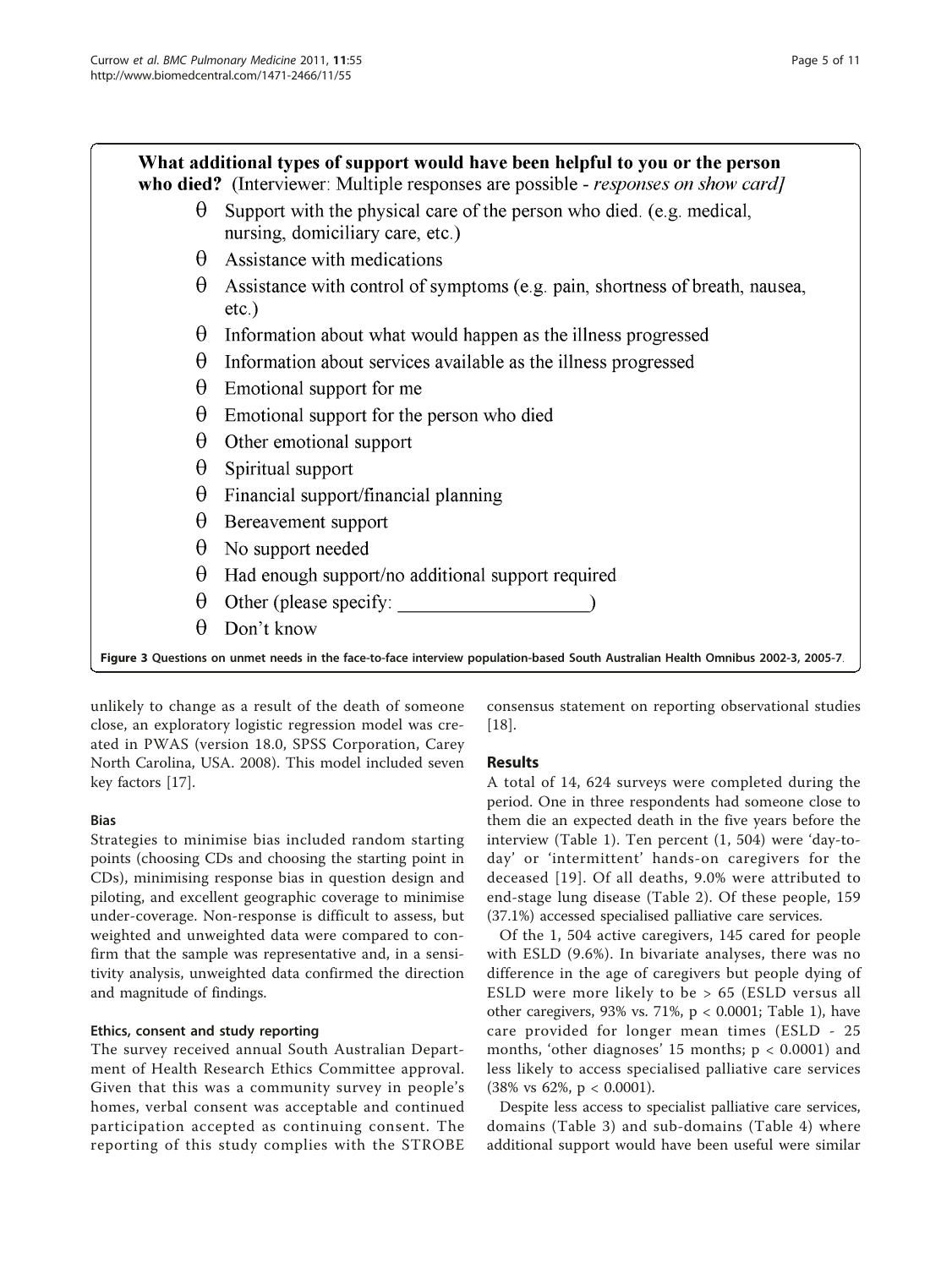## <span id="page-5-0"></span>Table 1 cross tabulation - respondents to the South Australian Health Omnibus who had someone close to them die from an 'expected' death in the 5 years before responding (n = 1504; weighted data).

Respondents who had someone close to them die from an expected death in the 5 years before responding who provided care for someone with ...

|                                                                    | end-stage respiratory<br>disease |      | a diagnosis other than end-stage respiratory<br>disease |      |           |  |
|--------------------------------------------------------------------|----------------------------------|------|---------------------------------------------------------|------|-----------|--|
| Caregivers (respondents)                                           |                                  |      |                                                         |      |           |  |
| Factors that do not change as caring is relinquished               |                                  |      |                                                         |      |           |  |
| Factor                                                             | Fraction <sup>^</sup>            | $\%$ | Fraction^                                               | $\%$ | p value## |  |
| Gender - male                                                      | 55/145                           | 37.9 | 501/1358                                                | 36.9 | 0.806     |  |
| Age of respondent - 65+                                            | 31/145                           | 21.4 | 275/1359                                                | 20.2 | 0.745     |  |
| Educational attainment - beyond school                             | 70/146                           | 47.9 | 730/1358                                                | 53.8 | 0.181     |  |
| Country of birth - non-English speaking                            | 8/146                            | 5.5  | 147/1358                                                | 10.8 | 0.044#    |  |
| Relationship to the deceased - spouse                              | 20/145                           | 13.8 | 172/1358                                                | 12.7 | 0.699     |  |
| Factors that may change as caring is relinguished                  |                                  |      |                                                         |      |           |  |
| Household income ≤AU\$60, 000####                                  | 92/128                           | 71.9 | 777/1180                                                | 65.8 | 0.170     |  |
| Current work status - full or part time*                           | 61/122                           | 50.0 | 638/1157                                                | 55.1 | 0.278     |  |
| Region of residence - metropolitan                                 | 86/145                           | 59.3 | 918/1358                                                | 67.6 | 0.044     |  |
| SEIFA index -lowest 60%                                            | 73/146                           | 50.0 | 600/1358                                                | 44.2 | 0.179     |  |
| Caring characteristics                                             |                                  |      |                                                         |      |           |  |
| Level of care - day-to-day                                         | 65/145                           | 44.8 | 603/1358                                                | 44.4 | 0.922     |  |
| Length of care - $\leq$ 1 year ###                                 | 52/101                           | 51.5 | 518/919                                                 | 56.4 | 0.348     |  |
| Had enough support ###                                             | 33/128                           | 25.8 | 326/1152                                                | 28.3 | 0.548     |  |
| Post-care factors                                                  |                                  |      |                                                         |      |           |  |
| Time since death. $\leq$ 2 years                                   | 84/144                           | 58.3 | 768/1351                                                | 56.8 | 0.732     |  |
| Moving on with life - able to move on                              | 110/146                          | 75.3 | 1089/1345                                               | 81.0 | 0.104     |  |
| Would care again - yes                                             | 28/30                            | 93.3 | 271/290                                                 | 93.4 | 0.981     |  |
| Sought help for grief or wished they had - yes**                   | 22/69                            | 31.9 | 215/551                                                 | 39.0 | 0.250     |  |
| The deceased                                                       |                                  |      |                                                         |      |           |  |
| Age of the deceased $> 65***$                                      | 63/68                            | 92.6 | 391/554                                                 | 70.6 | 0.000     |  |
| Comfortable or very comfortable in the last 2 weeks of life* 18/45 |                                  | 40.0 | 147/352                                                 | 41.8 | 0.821     |  |
| Place of death - institution (hospital or hospice)**               | 50/69                            | 72.5 | 375/553                                                 | 67.8 | 0.434     |  |
| Service factors                                                    |                                  |      |                                                         |      |           |  |
| Palliative care service use - yes                                  | 56/146                           | 38.4 | 841/1358                                                | 61.9 | 0.000     |  |
|                                                                    |                                  |      |                                                         |      |           |  |

# Fisher's exact test

## Using a Bonferroni correction, a significant p value is 0.0025

### only asked of caregivers

Changes in the denominator reflect years in which the specific question was not asked (\* not asked in 2006; \*\* only asked in 2005, 2006; \*\*\* only asked in 2006, 2007) and non-responders where data have not been imputed####

 $\land$  Numerators and denominators may also vary +/- 1 due to rounding of weighted data

when comparing caregivers for people with ESLD with other caregivers at the end-of-life.

Given that there was a trend suggesting that people providing care for people with ESLD were less likely to identify that additional emotional or spiritual support would be of value, an exploratory binary regression model was constructed. The model controlled for factors which have relevance to the experience of caring: gender, age (as a continuous variable), highest educational achievement, country of birth, the relationship to the deceased (spousal or non-spousal), specialist

palliative care service utilisation, and diagnosis. Identifying that additional emotional or spiritual support would have been of value was more likely for younger caregivers (OR 0.977; 95% confidence interval (CI) 0.965 to 0.988; p < 0.0001), people dying of diseases other than ESLD (OR 0.814; 95% CI 0.673 to 0.983; p = 0.033) and females (OR 1.504; 95% CI 1.027 to 2.202; p = 0.036). The Hosmer and Lemeshow goodness-of-fit  $(p = 0.477)$ suggested that the model adequately fitted the data, and was confirmed by the Omnibus Tests of Model coefficients ( $p = 0.000$ ).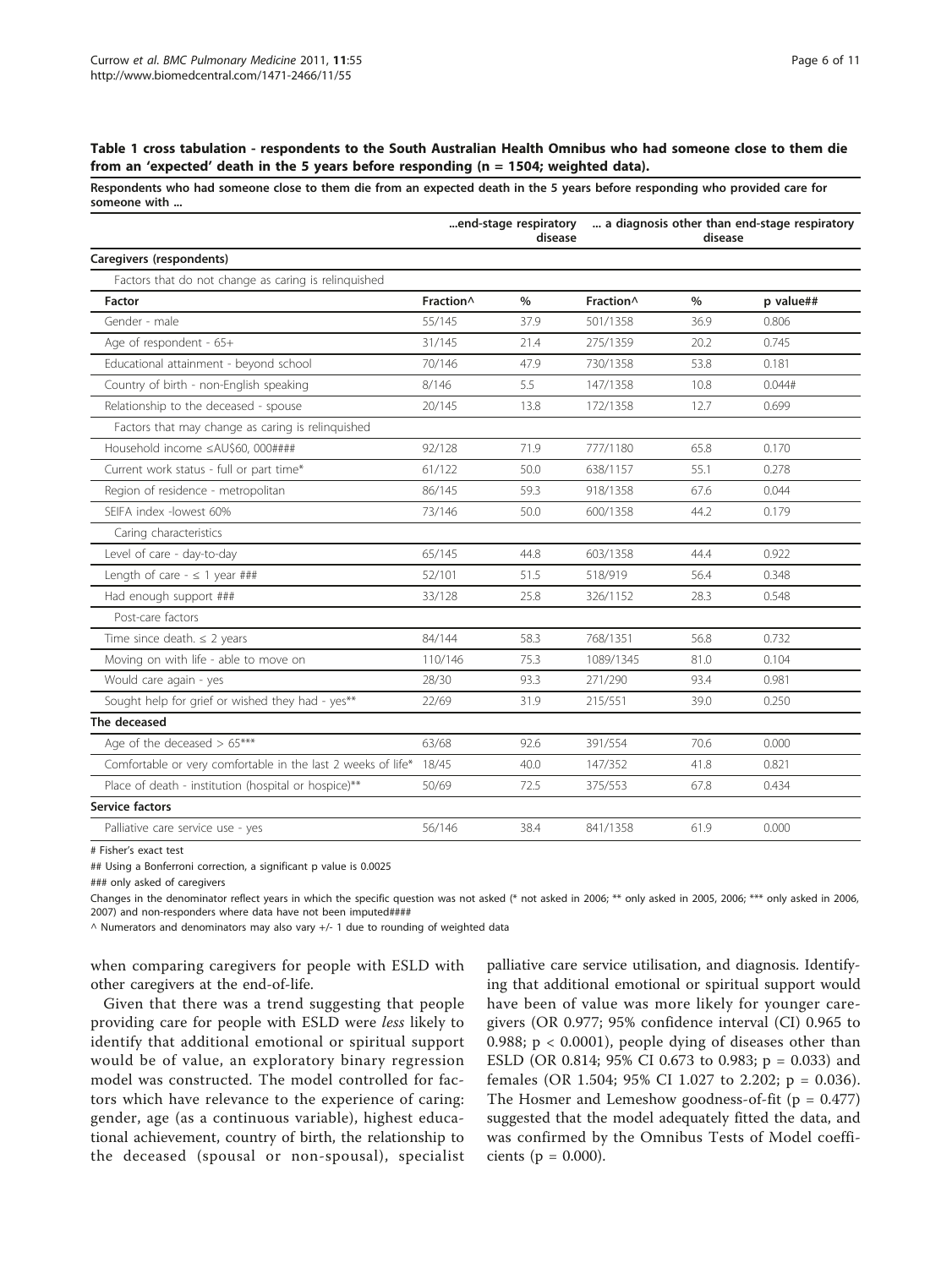|                                                             | Percentage (absolute numbers) |                                                            |  |  |  |  |
|-------------------------------------------------------------|-------------------------------|------------------------------------------------------------|--|--|--|--|
| <b>Diagnosis</b>                                            | of deaths                     | who knew specialist palliative care services were utilised |  |  |  |  |
| Cancer                                                      | 77.5 (3683)                   | 52.0 (1917)                                                |  |  |  |  |
| Motor neurone disease and other neurodegenerative disorders | 3.0(142)                      | 51.4 (73)                                                  |  |  |  |  |
| End-stage lung disease                                      | 9.0(428)                      | 37.1 (159)                                                 |  |  |  |  |
| End-stage cardiac failure                                   | 4.9(235)                      | 28.1(66)                                                   |  |  |  |  |
| End-stage hepatic disease                                   | 0.8(39)                       | 35.9 (14)                                                  |  |  |  |  |
| End-stage renal failure                                     | 0.9(43)                       | 30.2(13)                                                   |  |  |  |  |
| <b>AIDS</b>                                                 | 0.4(17)                       | 58.8 (10)                                                  |  |  |  |  |
| Other diagnoses                                             | 3.5(167)                      | 26.3(44)                                                   |  |  |  |  |
| Total                                                       | 100.0 (4754)                  | 48.3 (2296)                                                |  |  |  |  |

<span id="page-6-0"></span>Table 2 Relative contribution of each disease group to expected deaths and uptake of specialist palliative care services within each diagnostic group.

2002-03 and 2005-7

## **Discussion**

This study identifies caregivers for people at the end-oflife at a whole-of-population level, regardless of health service access or utilisation. The study reiterates that caregivers for people at the end of life have perception of significant unmet needs regardless of diagnosis. It follows previous work that explored the characteristics of caregivers for people with ESLD [\[20](#page-9-0)] and now compares them with the group who cared for individuals who died of other progressive diseases. Those providing informal care for people with ESLD provided care for significantly longer periods of time than the other diagnostic groups combined, and had much lower levels of support from specialist palliative care services, despite evidence of needs that were of the same magnitude and in similar domains. Importantly, although rates of perceived unmet needs may be seemingly low, the rates did not change for respondents over the five years of the study suggesting that response shift does not account for the rate. The null hypothesis can be rejected - there are specific characteristics and needs that can be identified at a population level.

Chronic obstructive pulmonary disease (COPD) is the major cause of ESLD in our community. People with advanced COPD have been shown to have significant physical and psychosocial care needs at least as intense as people with lung cancer [\[21-23\]](#page-9-0). They have a high symptom burden including unrelieved breathlessness and pain [[21\]](#page-9-0). Anxiety and depression rates have been found in up to 90%, and information regarding diagnosis, prognosis and social support is often lacking.

This current study has a younger cohort of (mostly) non-spousal caregivers. In qualitative studies, spousal caregivers of people with advanced COPD have discussed the burden of caring [[7](#page-9-0),[10](#page-9-0)] and have reported fatigue, loss of concentration and lack of sleep [[19\]](#page-9-0). They have described restrictions on their own lives [[6](#page-9-0),[7,24-26\]](#page-9-0), isolation [\[6,24](#page-9-0),[26](#page-9-0)], anxiety and emotional distress [[6,7,24](#page-9-0)]. They have reported a lack of information about the prognosis and future management of the

Table 3 Domains where additional support was perceived as being useful by caregivers responding to the South Australian Health Omnibus who had actively provided care (n = 1504) at some time in the five years before responding for someone at the end-of-life.

|                                                                    | Respondents who had someone close to them die from an<br>expected death in the 5 years before responding who died<br>of $\ldots$ |                                     |     |                                                                                      |        |
|--------------------------------------------------------------------|----------------------------------------------------------------------------------------------------------------------------------|-------------------------------------|-----|--------------------------------------------------------------------------------------|--------|
| Perceived additional support helpful for:                          |                                                                                                                                  | end-stage lung disease<br>$n = 128$ |     | a life-limiting illness other<br>than end-stage respiratory<br>disease<br>$n = 1152$ |        |
|                                                                    |                                                                                                                                  | $\%$                                | n   | $\%$                                                                                 |        |
| physical care, symptom control, medications                        | 37                                                                                                                               | 28.9                                | 273 | 23.7                                                                                 | 0.192  |
| information about the disease progression of services available 23 |                                                                                                                                  | 17.8                                | 200 | 17.4                                                                                 | 0.894  |
| emotional, spiritual or bereavement support                        | 26                                                                                                                               | 20.2                                | 293 | 25.4                                                                                 | 0.189  |
| <b>Finances</b>                                                    | 4                                                                                                                                | 3.1                                 | 76  | 6.6                                                                                  | 0.175# |
| Other additional support                                           | 29                                                                                                                               | 10.2                                | 99  | 9.9                                                                                  | 0.879  |

# Fisher's Exact Test used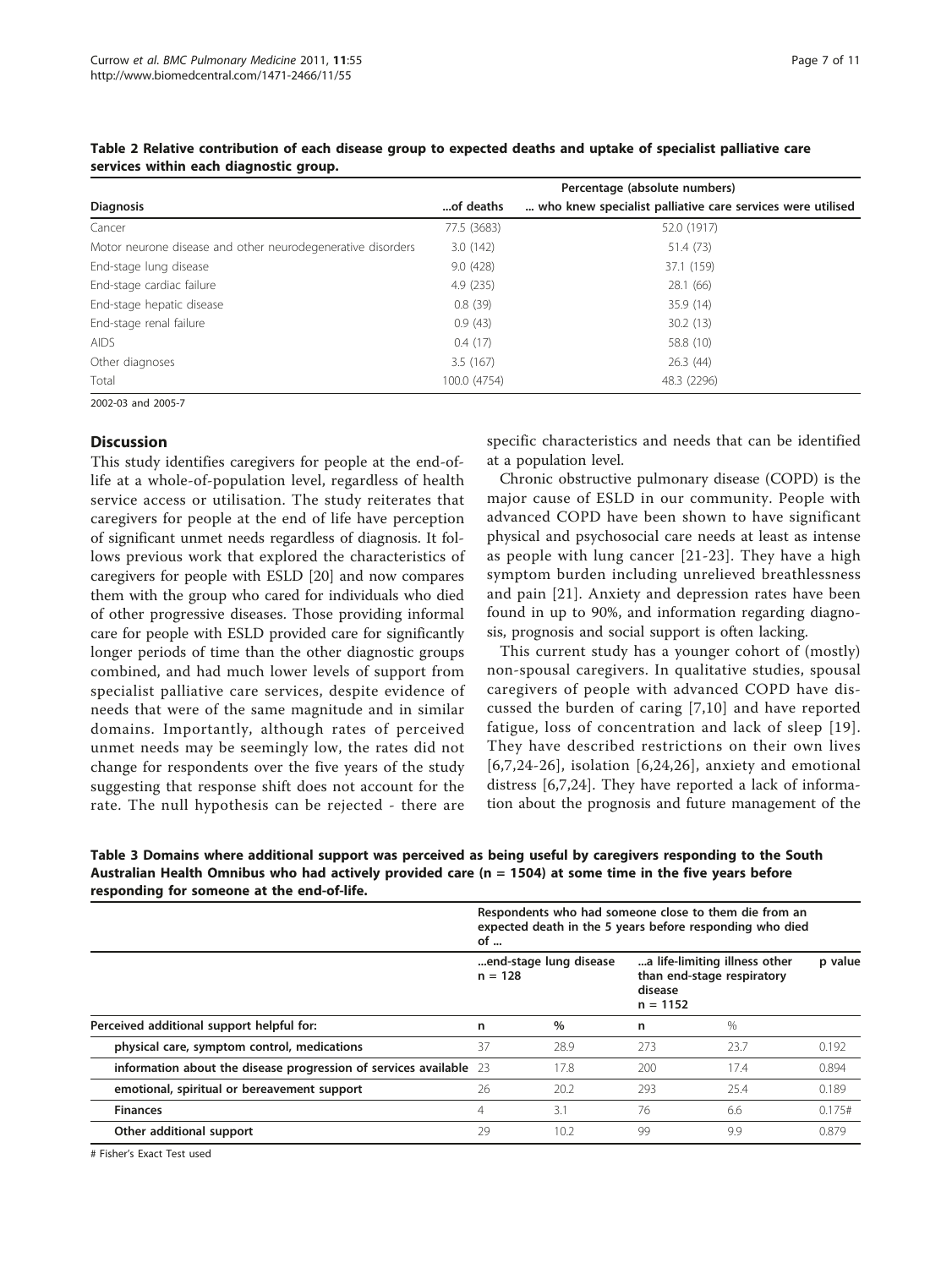| Domains |                                       |                                              | End-stage lung disease<br>(128) | $\%$ | Other<br>diagnoses<br>(1151) | $\%$ | р<br>value* |
|---------|---------------------------------------|----------------------------------------------|---------------------------------|------|------------------------------|------|-------------|
|         | Physical care                         | Help with physical care                      | 27                              | 12.6 | 187                          |      | 16.2 0.163  |
|         |                                       | Help with medications                        | 7                               | 5.4  | 72                           | 6.3  | 0.848#      |
|         |                                       | Help with symptom control                    | 13                              |      | 10.2 115                     |      | 10.0 0.950  |
|         | <b>Information</b>                    | Information about what to expect             | 15                              | 11.7 | 159                          |      | 13.8 0.514  |
|         |                                       | Information about services                   | 14                              | 10.9 | 126                          |      | 10.9 0.977  |
|         | <b>Emotional/spiritual</b><br>support | Emotional support for the caregiver          | 8                               | 6.2  | 143                          |      | 12.4 0.043# |
|         |                                       | Emotional support for the person who<br>died | 11                              | 8.6  | 157                          |      | 13.6 0.110  |
|         |                                       | Other emotional support                      |                                 | 5.5  | -58                          | 5.0  | 0.831#      |
|         |                                       | Additional spiritual support                 |                                 | 0.8  | 49                           | 4.3  | 0.054#      |
|         | <b>Financial support</b>              | Additional financial support                 | 4                               | 3.1  | 76                           | 6.6  | 0.175#      |
|         | <b>Bereavement Support</b>            | Bereavement support                          | 5                               | 3.9  | 86                           | 7.5  | 0.150#      |
|         |                                       |                                              |                                 |      |                              |      |             |

<span id="page-7-0"></span>Table 4 Perceived additional support would have been helpful comparing people who cared for someone with endstage lung disease and other caregivers for people at the end of life.

\*Using a Bonferroni correction, a significant p value is 0.0045

#Fisher's exact test used.

condition [\[24\]](#page-9-0), a lack of practical information and information about services [[24\]](#page-9-0), a lack of emotional and bereavement support, and a lack of respite services [\[10](#page-9-0)]. The review by Caress et al concluded there is a dearth of information on the needs of caregivers of people with COPD and interventions that may best support them [[13\]](#page-9-0). This current population-based study supports these findings. The selection of participants for these studies relies largely on contact with health services, whereas the current Omnibus study is across the population irrespective of health service utilization.

Bereaved caregivers of people who died from COPD have indicated that access to support services is limited by a lack of knowledge about, and signposting to available services, a perception among caregivers and, at times, patients that it is embarrassing to ask for help, and a lack of agreement between the patient and the caregiver as to what services should be accessed [[10\]](#page-9-0).

Poor rates of service utilisation might relate to the perception that specialist palliative care services are historically for people with cancer or the intensity of the perceived needs are not appreciated by the clinicians as caring is provided over much longer periods of time [[27](#page-9-0)]. Patient-, carer-, referrer- and service-related barriers to specialist palliative care service referral have all been documented despite measured unmet needs [[28](#page-9-0)]. Gysels et al have postulated that low access to specialist palliative care services may be due to the nature of breathlessness itself with its surreptitious onset and slow progression; patients' assigning stigma to breathlessness; and the way health professionals often discredit the patients' experiences of breathlessness and merely

ascribe the finding to being an expected clinical sign [[26\]](#page-9-0).

The length of time for which people experience symptomatic COPD has been noted to be longer than many other end-stage diseases [\[22](#page-9-0)]. The progressive limitation of function which occurs over time with intermittent acute worsening of disease (any of which could lead to death) requires a more complex approach to symptom management and caregiver support [[29](#page-9-0),[30](#page-9-0)]. Frequent episodes of 'coming back from the brink' may give patients a sense of invincibility leading to delayed acceptance of additional support for caregivers. The progressive nature of restrictive or obstructive lung disease over long periods of time may mask people's insight into the fact that death is imminent.

Long periods of caregiving with inadequate support may result from a combination of:

(a) recalibration (response shift) such that the need for service support *appears* to be adequate;

(b) upskilling of caregivers in their roles; and/or

(c) better garnering of resources over time such that the need for service support is actually less.

Recalibration can occur where an individual's understanding or perception changes over time through any number of mechanisms and internal processes. This change in perception, or internal standards, is known as 'response shift' which has been rarely documented for caregivers. Studies of caregivers of people with dementia have identified stable caregiver burden and improved psychological and physical well-being despite increased dementia severity suggesting that there may be a caregiver response shift [[31](#page-9-0)].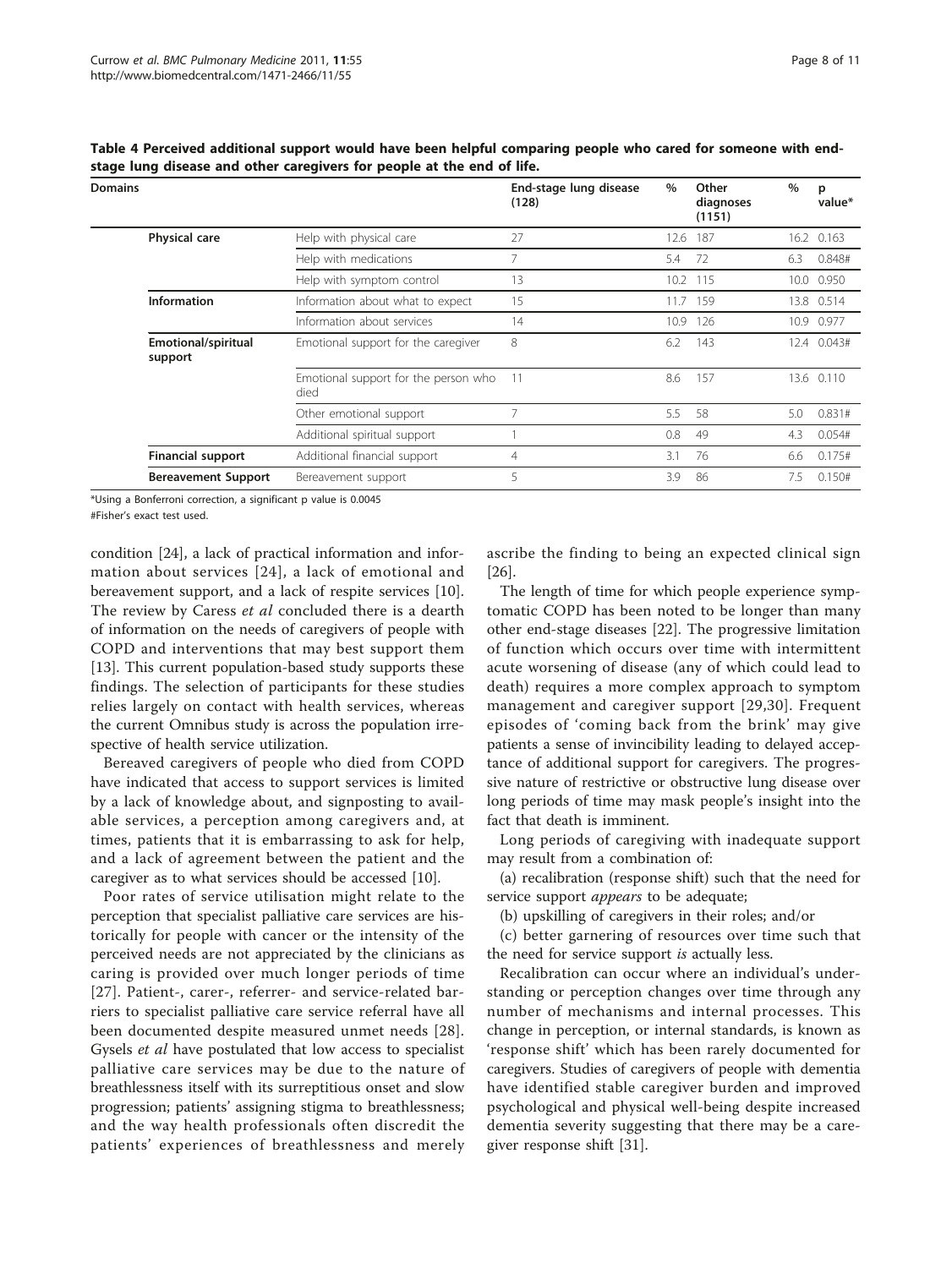Another possible parallel explanation is that of upskilling. Given the long period of time for which care is likely to be provided, the upskilling of caregivers (through the gaining of new knowledge, the acquisition of new skills or an increase in confidence in using knowledge and skills) could result. Thus caregivers' ability to care might be enhanced through experiential learning.

Prolonged caring may also enable the garnering of resources such as access to: community resources; increasing support from family and friends; primary care services; or respiratory services. This current dataset cannot delineate between these mechanisms, but does point to the need to define prospectively the contribution that each makes in reducing perceived caregiver burden.

## Strengths of study

This study identifies caregivers from right across the population without gate keeping by clinical staff [[3\]](#page-9-0). This also means that the cohort was not limited to the group most often studied - those who access tertiary services. The study reports caregivers' perceptions of their own needs and hence has no proxy element; this is a crucial basis for considering improvements to support and access to services.

## Study limitations - design

Valid and reliable recall of information is crucial in a retrospective survey. Retrospective assessments may be altered by grief or by the difficulties of recall [[32](#page-10-0)]. Interviews conducted with 1, 271 caregivers 4-12 months after patients' deaths showed good sensitivity and poor specificity concerning hospitalisations, and a moderate degree of agreement with administrative data: agreement increased with educational level and caregiver age [[33](#page-10-0)]. In a recent study of recall of caregiver time using a survey instrument compared with diaries and direct observation, the survey was shown to be an accurate estimate of the amount of informal care provided to patients with dementia [[34](#page-10-0)].

People who had provided informal care were asked to identify the cause of death of the care recipient during the interview. Objective measures of the accuracy of responses are not available.

### Study limitations - sample

Any differential needs for caregivers living in rural or remote communities will not be reflected in these data. Although the data for analysis are weighted to the demographic composition of the whole population, given under-representation of some groups (most notably from culturally and linguistically diverse backgrounds and from Aboriginal and Torres Strait Islander backgrounds) in the initial interviews, it is possible that the responses do not encompass every single issue of note. Needs of people in residential aged care facilities will not be reflected. Given that the weighting is based on ten year age groups, gender and rurality, it is likely that on balance weighting adds rather than detracts from the findings.

#### Future research directions that this study informs

The current study reports exploratory whole-of-population data that can help to shape a future research agenda. Ideally, a prospective longitudinal study that directly explores actual unmet needs of caregivers while in the role and after they have relinquished the role is the next step. This will minimise recall bias and may allow for the control of any response shift. It would also be the opportunity to explore the reason for the seemingly low rates of perceived unmet needs expressed by former caregivers in this study. Given the paucity of longitudinal studies of caregivers in general and especially of people with ESLD, there is an urgent need for such studies to be undertaken. Given the reliance of health and social systems on the care provided by family and friends at the end-of-life, it is imperative to know how best to support them. Ultimately unmet needs of caregivers is best reflected in differential outcomes for patients, or in the wellbeing of caregivers while in the role and subsequently.

The strength of these findings suggests that such prospective work could be in the form of a randomised intervention that explores whether the identification and follow up of needs generates better outcomes than identification alone or retrospectively.

Quantitative data need to be complemented with qualitative approaches with caregivers over the time course of caring. This research should identify needs, whether and how they are being met, how they could be better met and how skills and confidence in the role change over time. It should arguably also include how clinicians are assessing caregivers' needs, and whether or how they offer support.

This study builds on earlier work outlining the demographic profile of people providing care at the end-oflife for those with ESLD [\[20](#page-9-0)]. These additional data confirm that the domains where additional support would be of use are similar irrespective of the diagnosis despite much lower uptake of specialist palliative care services by people with ESLD.

## Conclusions

Caregiver needs were similar when comparing people providing this care for patients with end-stage lung disease and other diagnoses. The context for this was that there was a much longer period of care in a more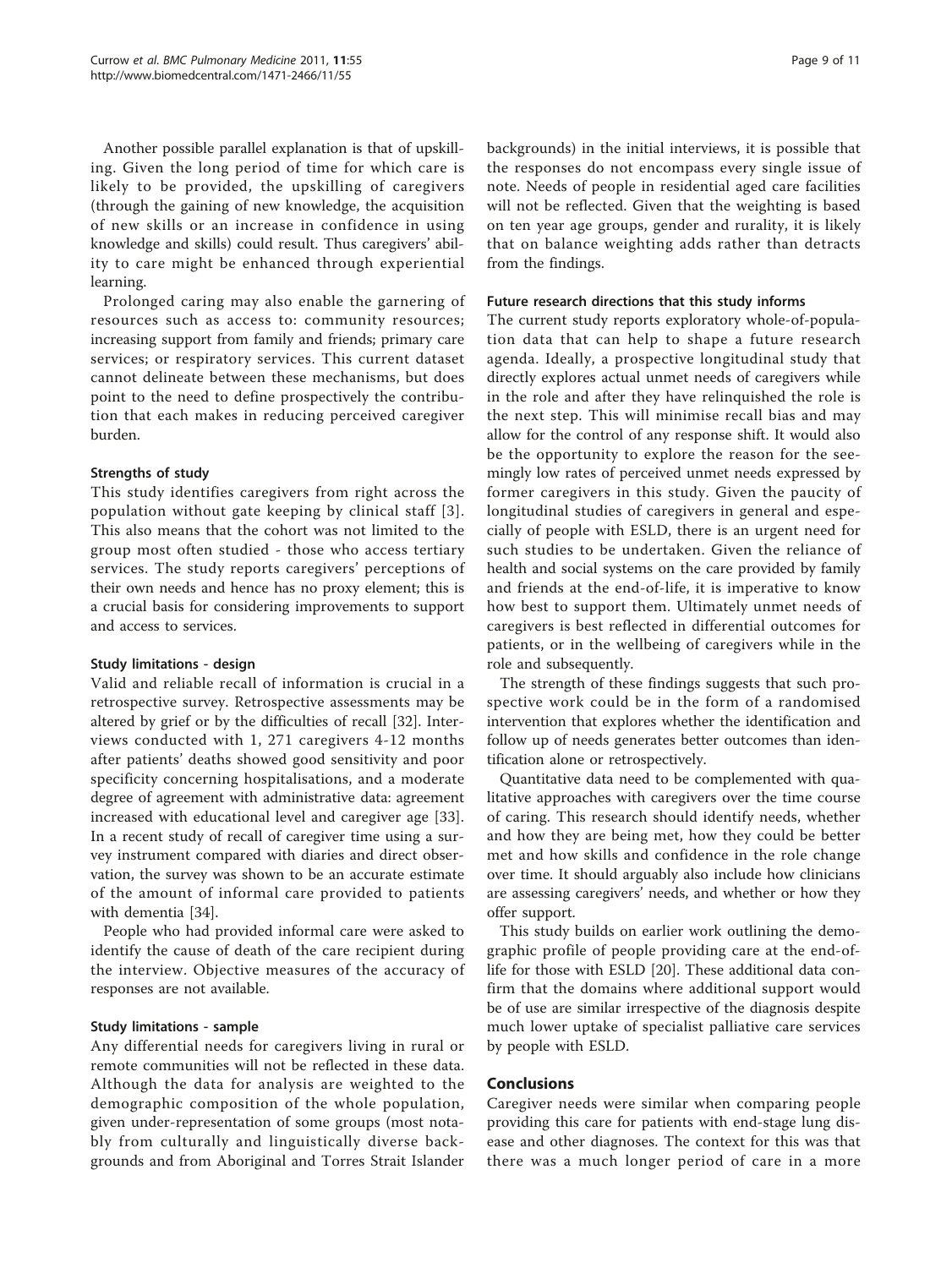<span id="page-9-0"></span>elderly population of care recipients. Further work needs to be done to understand why needs do not demonstrate such differentials when this is not the case with other specific diagnoses. This may relate to the length of time for which care is offered given that potentially it would allow sufficient time to mobilise support networks or allow other mechanisms to adjust to the role.

## Funding

The costs for the survey were generously supported by Daw House Hospice Foundation, and salary for Dr Farquhar is provided my Macmillan Cancer Support.

#### Author details

<sup>1</sup>Discipline, Palliative and Supportive Services, Flinders University, Adelaide, Australia. <sup>2</sup>General Practice & Primary Care Research Unit, Department of Public Health & Primary Care, University of Cambridge, UK. <sup>3</sup>Southern Adelaide Palliative Services, Repatriation General Hospital, Daw Park, South Australia, Australia. <sup>4</sup>Discipline of Medicine, University of Adelaide, Adelaide. South Australia, Australia. <sup>5</sup>Division of Medical Oncology, Department of Medicine, Duke University Medical Centre, Durham, North Carolina, USA.

#### Authors' contributions

Conception and design DC, AA, Obtaining funding DC, AA, Acquisition of data DC, AA, Analysis DC, Interpretation of data DC, AA, GC, AW, MF, Drafting of report DC, Critical revision DC, AA, GC, AW, MF. All authors read and approved the final manuscript.

#### Competing interests

The authors declare that they have no competing interests.

#### Received: 31 May 2011 Accepted: 25 November 2011 Published: 25 November 2011

#### References

- 1. Christakis NA, Iwashyna TJ: [The health impact of health care on families: a](http://www.ncbi.nlm.nih.gov/pubmed/12791489?dopt=Abstract) [matched cohort study of hospice use by decedents and mortality](http://www.ncbi.nlm.nih.gov/pubmed/12791489?dopt=Abstract) [outcomes in surviving, widowed spouses.](http://www.ncbi.nlm.nih.gov/pubmed/12791489?dopt=Abstract) Soc Sci Med 2003, 57:465-75.
- 2. Abernethy AP, Currow DC, Fazekas BS, Luszcz MA, Wheeler JL, Kuchibhatla M: [Palliative care services make a difference to short- and](http://www.ncbi.nlm.nih.gov/pubmed/17960433?dopt=Abstract) [long-term caregiver outcomes.](http://www.ncbi.nlm.nih.gov/pubmed/17960433?dopt=Abstract) Support Care Cancer 2008, 16(6):585-597.
- 3. Steinhauser KE, Christakis NA, Clipp EC, McNeilly M, McIntyre L, Tulsky JA: [Factors considered important at the end-of-life by patients, family,](http://www.ncbi.nlm.nih.gov/pubmed/11074777?dopt=Abstract) [physicians, and other care providers.](http://www.ncbi.nlm.nih.gov/pubmed/11074777?dopt=Abstract) JAMA 2000, 284(19):2476-82.
- Pinto RA, Holanda MA, Medeiros MM, Mota RM, Pereira ED: Assessment of the burden of caring for patients with chronic obstructive pulmonary disease. Resp Med 2007, 101(11):2402-8.
- 5. Kanervisto M, Paavilainen E, Heikkilä : [Family dynamics in families of](http://www.ncbi.nlm.nih.gov/pubmed/17655538?dopt=Abstract) [severe COPD patients.](http://www.ncbi.nlm.nih.gov/pubmed/17655538?dopt=Abstract) J Clin Nurs 2007, 16:1498-505.
- 6. Booth S, Silvester S, Todd C: [Breathlessness in cancer and chronic](http://www.ncbi.nlm.nih.gov/pubmed/16594223?dopt=Abstract) [obstructive pulmonary disease: using a qualitative approach to describe](http://www.ncbi.nlm.nih.gov/pubmed/16594223?dopt=Abstract) [the experience of patients and carers.](http://www.ncbi.nlm.nih.gov/pubmed/16594223?dopt=Abstract) Palliat Support Care 2003, 1:337-344.
- Seamark DA, Blake SD, Seamark CJ, Halpin DMG: [Living with severe](http://www.ncbi.nlm.nih.gov/pubmed/15540670?dopt=Abstract) [chronic obstructive pulmonary disease \(COPD\): perceptions of patients](http://www.ncbi.nlm.nih.gov/pubmed/15540670?dopt=Abstract) [and their carers. An interpretative phenomenological analysis.](http://www.ncbi.nlm.nih.gov/pubmed/15540670?dopt=Abstract) Palliat Med 2004, 18(7):619-625.
- 8. Murtagh FEM, Preston M, Higginson I: [Patterns of dying: palliative care for](http://www.ncbi.nlm.nih.gov/pubmed/14998265?dopt=Abstract) [non-malignant disease.](http://www.ncbi.nlm.nih.gov/pubmed/14998265?dopt=Abstract) Clin Med 2004, 4:39-44.
- Gysels MH, Higginson IJ: [Caring for a person in advanced illness and](http://www.ncbi.nlm.nih.gov/pubmed/19538797?dopt=Abstract) [suffering from breathlessness at home: threats and resources.](http://www.ncbi.nlm.nih.gov/pubmed/19538797?dopt=Abstract) Palliat Support Care 2009, 7(2):153-62.
- 10. Hasson F, Spence A, Waldron M, Kernohan G, McLaughlin D, Watson B, Cochrane B: [Experiences and needs of bereaved carers during palliative](http://www.ncbi.nlm.nih.gov/pubmed/19824276?dopt=Abstract) [and end-of-life care for people with chronic obstructive pulmonary](http://www.ncbi.nlm.nih.gov/pubmed/19824276?dopt=Abstract) [disease.](http://www.ncbi.nlm.nih.gov/pubmed/19824276?dopt=Abstract) J Palliat Care 2009, 25(3):157-163.
- 11. Fitzsimons D, Mullan D, Wilson JS, Conway B, Corcoran B, Dempster M, Gamble J, Stewart C, Rafferty S, McMahon M, MacMahon J, Mulholland P, Stockdale P, Chew E, Hanna L, Brown J, Ferguson G, Fogarty D: [The](http://www.ncbi.nlm.nih.gov/pubmed/17656408?dopt=Abstract) challenge of patients' [unmet palliative care needs in the final stages of](http://www.ncbi.nlm.nih.gov/pubmed/17656408?dopt=Abstract) [chronic illness.](http://www.ncbi.nlm.nih.gov/pubmed/17656408?dopt=Abstract) Palliat Med 2007, 21(4):313-22.
- 12. Janssen DJA, Spruit MA, Wouters EFM, Schols JMGA: Family Caregiving in Advanced Chronic Organ Failure. J Am Med Dir Assoc 2011.
- 13. Caress A, Luker KA, Chalmers KI, Salmon MP: [A review of the information](http://www.ncbi.nlm.nih.gov/pubmed/19191997?dopt=Abstract) [and support needs of family carers of patients with chronic obstructive](http://www.ncbi.nlm.nih.gov/pubmed/19191997?dopt=Abstract) [pulmonary disease.](http://www.ncbi.nlm.nih.gov/pubmed/19191997?dopt=Abstract) J Clin Nurs 2009, 18:479-491.
- 14. Australian Bureau of Statistics: Latest issue 3101.0 Australian Demographic Statistics. Released 22/03/07.[\[http://www.abs.gov.au/](http://www.abs.gov.au/ausstats/abs@.nsf/mf/3101.0) [ausstats/abs@.nsf/mf/3101.0\]](http://www.abs.gov.au/ausstats/abs@.nsf/mf/3101.0), Accessed 14/04/11.
- 15. Currow DC, Abernethy AP, Fazekas BS: [Specialist palliative care needs of](http://www.ncbi.nlm.nih.gov/pubmed/15198137?dopt=Abstract) [whole populations. A feasibility study using a novel approach.](http://www.ncbi.nlm.nih.gov/pubmed/15198137?dopt=Abstract) Palliat Med 2004, 18(3):239-247.
- 16. Prigerson HG, Shear MK, Jacobs SC, Reynolds CF, Maciejewski PK, Davidson JR, Rosenheck R, Pilkonis PA, Wortman CB, Williams JB, Widiger TA, Frank E, Kupfer DJ, Zisook S: [Consensus criteria for traumatic](http://www.ncbi.nlm.nih.gov/pubmed/10211154?dopt=Abstract) [grief. A preliminary empirical test.](http://www.ncbi.nlm.nih.gov/pubmed/10211154?dopt=Abstract) Br J Psychiatry 1999, 174:67-73.
- 17. Hosmer DW, Lemeshow S: Applied Logistic Regression. John Wiley & Sons, Inc, New York;, 2 2000.
- 18. von Elm E, Altman DG, Egger M, Pocock SJ, Gøtzsche PC, Vandenbroucke JP: STROBE Initiative. Strengthening the reporting of observational studies in epidemiology (STROBE) statement: guidelines for reporting observational studies. Br Med J 2007, 335:806-808.
- 19. Abernethy AP, Burns C, Wheeler J, Currow DC: [Defining distinct caregiver](http://www.ncbi.nlm.nih.gov/pubmed/18996981?dopt=Abstract) [sub-populations by intensity of end-of-life care provided.](http://www.ncbi.nlm.nih.gov/pubmed/18996981?dopt=Abstract) Palliat Med 2009, 23(1):66-79.
- 20. Currow DC, Ward AM, Clark K, Burns CM, Abernethy AP: [Caregivers for](http://www.ncbi.nlm.nih.gov/pubmed/19281090?dopt=Abstract) [people with end-stage lung disease: characteristics and unmet needs in](http://www.ncbi.nlm.nih.gov/pubmed/19281090?dopt=Abstract) [the whole population.](http://www.ncbi.nlm.nih.gov/pubmed/19281090?dopt=Abstract) Int J Chron Obstruct Pulmon Dis 2008, 3(4):753-762.
- 21. Claessens MT, Lynn J, Zhong Z, Desbiens NA, Phillips RS, Wu AW, Harrell FE Jr, Connors AF Jr: [Dying with lung cancer or chronic obstructive](http://www.ncbi.nlm.nih.gov/pubmed/10809468?dopt=Abstract) [pulmonary disease: insights from SUPPORT. Study to Understand](http://www.ncbi.nlm.nih.gov/pubmed/10809468?dopt=Abstract) [Prognoses and Preferences for Outcomes and Risks of Treatments.](http://www.ncbi.nlm.nih.gov/pubmed/10809468?dopt=Abstract) J Am Geriatr Soc 2000, 48(5 Suppl):S146-153.
- 22. Bausewein C, Booth S, Gysels M, Kuhnbach R, Haberland B, Higginson IL: [Understanding breathlessness: cross-sectional comparison of symptom](http://www.ncbi.nlm.nih.gov/pubmed/20836635?dopt=Abstract) [burden and palliative care needs in chronic obstructive pulmonary](http://www.ncbi.nlm.nih.gov/pubmed/20836635?dopt=Abstract) [disease and cancer.](http://www.ncbi.nlm.nih.gov/pubmed/20836635?dopt=Abstract) J Palliat Med 2010, 13(9):1109-18.
- 23. Solano JP, Gomes B, Higginson IJ: [A comparison of symptom prevalence](http://www.ncbi.nlm.nih.gov/pubmed/16442483?dopt=Abstract) [in far advanced cancer, AIDS, heart disease, chronic obstructive](http://www.ncbi.nlm.nih.gov/pubmed/16442483?dopt=Abstract) [pulmonary disease and renal disease.](http://www.ncbi.nlm.nih.gov/pubmed/16442483?dopt=Abstract) J Pain Symptom Manage 2006, 31:58-69.
- 24. Spence A, Hasson F, Waldron M, Kernohan G, McLaughlin D, Cochrane B, Watson B: [Active carers: living with chronic obstructive pulmonary](http://www.ncbi.nlm.nih.gov/pubmed/19023952?dopt=Abstract) [disease.](http://www.ncbi.nlm.nih.gov/pubmed/19023952?dopt=Abstract) Int J Palliat Nurs 2008, 14(8):368-372.
- 25. Goodridge D, Lawson J, Duggleby W, Marciniuk D, Rennie D, Stang M: [Health care utilization of patients with chronic obstructive pulmonary](http://www.ncbi.nlm.nih.gov/pubmed/18313278?dopt=Abstract) [disease and lung cancer in the last 12 months of life.](http://www.ncbi.nlm.nih.gov/pubmed/18313278?dopt=Abstract) Respir Med 2008, 102:885-891.
- 26. Gysels M, Higginson I: [Access to services for patients with chronic](http://www.ncbi.nlm.nih.gov/pubmed/18495412?dopt=Abstract) [obstructive pulmonary disease: the invisibility of breathlessness.](http://www.ncbi.nlm.nih.gov/pubmed/18495412?dopt=Abstract) J Pain Symptom Manage 2008, 36(5):451-460.
- 27. Gardiner C, Gott M, Payne S, Small N, Barnes S, Halpin D, Ruse C, Seamark D: [Exploring the care needs of patients with advanced COPD:](http://www.ncbi.nlm.nih.gov/pubmed/19818590?dopt=Abstract) [an overview of the literature.](http://www.ncbi.nlm.nih.gov/pubmed/19818590?dopt=Abstract) Respir Med 2010, 104:159-165.
- 28. Spence A, Hasson F, Waldron M, Kernohan G, McLaughlin D, Watson B, Cochrane B, Marley AM: [Professionals delivering palliative care to people](http://www.ncbi.nlm.nih.gov/pubmed/18974174?dopt=Abstract) [with COPD: qualitative study.](http://www.ncbi.nlm.nih.gov/pubmed/18974174?dopt=Abstract) Palliat Med 2009, 23:126.
- 29. Teno JM, Weitzen S, Fennell ML, Mor V: [Dying trajectory in the last year of](http://www.ncbi.nlm.nih.gov/pubmed/11798477?dopt=Abstract) [life: does cancer trajectory fit other diseases?](http://www.ncbi.nlm.nih.gov/pubmed/11798477?dopt=Abstract) J Palliat Med 2001, 4(4):457-464.
- 30. Lunney JR, Lynn J, Foley DJ, Lipson S, Guralnik JM: [Patterns of functional](http://www.ncbi.nlm.nih.gov/pubmed/12746362?dopt=Abstract) [decline at the end-of-life.](http://www.ncbi.nlm.nih.gov/pubmed/12746362?dopt=Abstract) JAMA 2003, 289(18):2387-92.
- 31. Berger G, Bernhardt T, Weimer E, Peters J, Kratsch T, Frolich L: [Longitudinal](http://www.ncbi.nlm.nih.gov/pubmed/16100100?dopt=Abstract) [study on the relationship between symptomatology of dementia and](http://www.ncbi.nlm.nih.gov/pubmed/16100100?dopt=Abstract) [levels of subjective burden and depression among family caregivers in](http://www.ncbi.nlm.nih.gov/pubmed/16100100?dopt=Abstract) [memory clinic patients.](http://www.ncbi.nlm.nih.gov/pubmed/16100100?dopt=Abstract) J Geriatr Psychiatry Neurol 2005, 18:119-128.